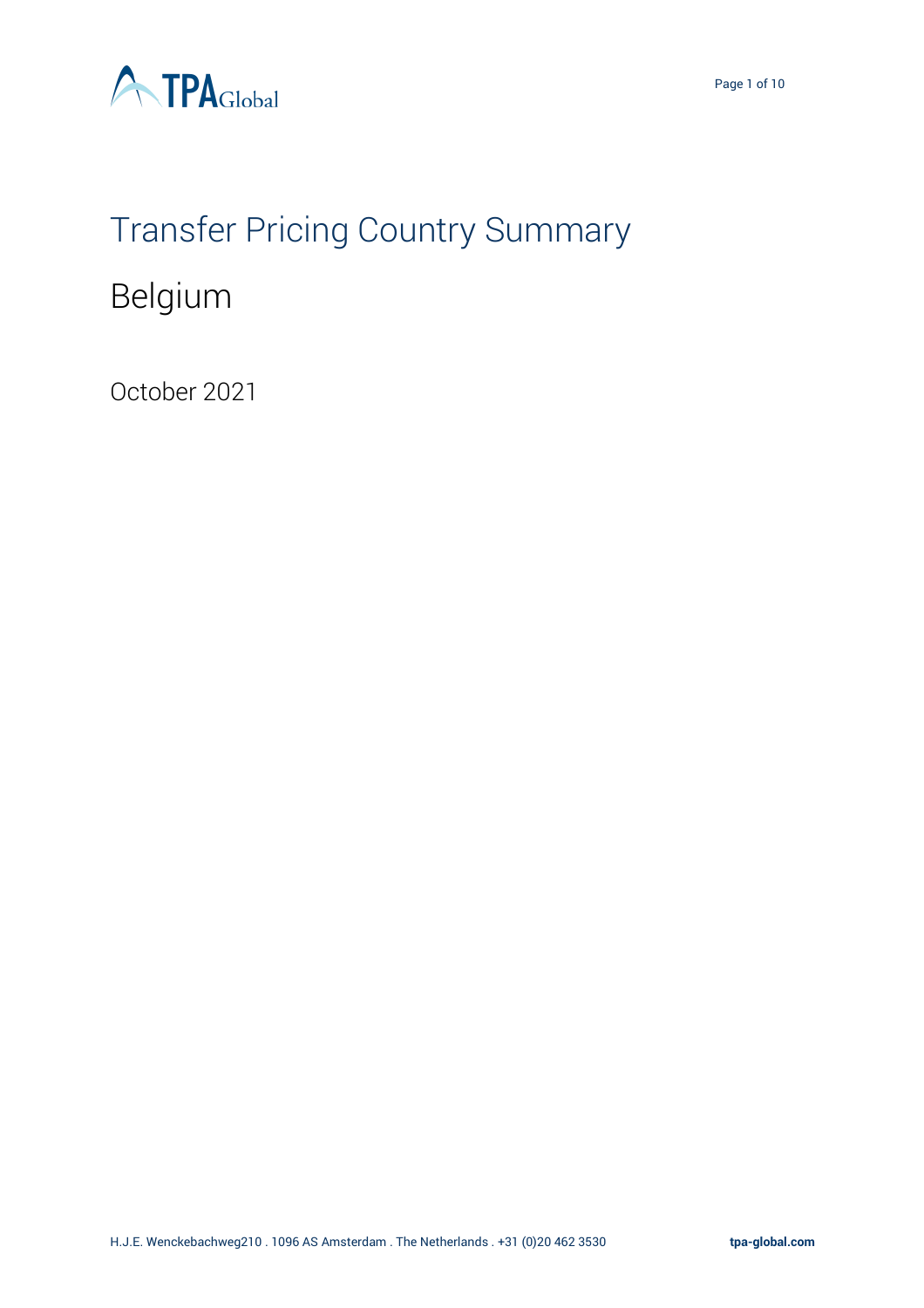

### Table of Contents

| 1.           |    |                                                                               |  |
|--------------|----|-------------------------------------------------------------------------------|--|
| 2.           |    |                                                                               |  |
|              | a) |                                                                               |  |
|              | b) |                                                                               |  |
|              | c) |                                                                               |  |
|              | d) |                                                                               |  |
|              | e) |                                                                               |  |
| f)           |    |                                                                               |  |
| 3.           |    |                                                                               |  |
|              | a) |                                                                               |  |
|              | b) |                                                                               |  |
|              | c) |                                                                               |  |
|              | d) |                                                                               |  |
|              | e) |                                                                               |  |
| f)           |    |                                                                               |  |
|              | g) |                                                                               |  |
|              | h) |                                                                               |  |
| i)           |    | Production Process for TP Relevant Returns, Documents, Forms and Financials 7 |  |
| j)           |    |                                                                               |  |
|              | k) |                                                                               |  |
| $\mathsf{I}$ |    |                                                                               |  |
|              | m) |                                                                               |  |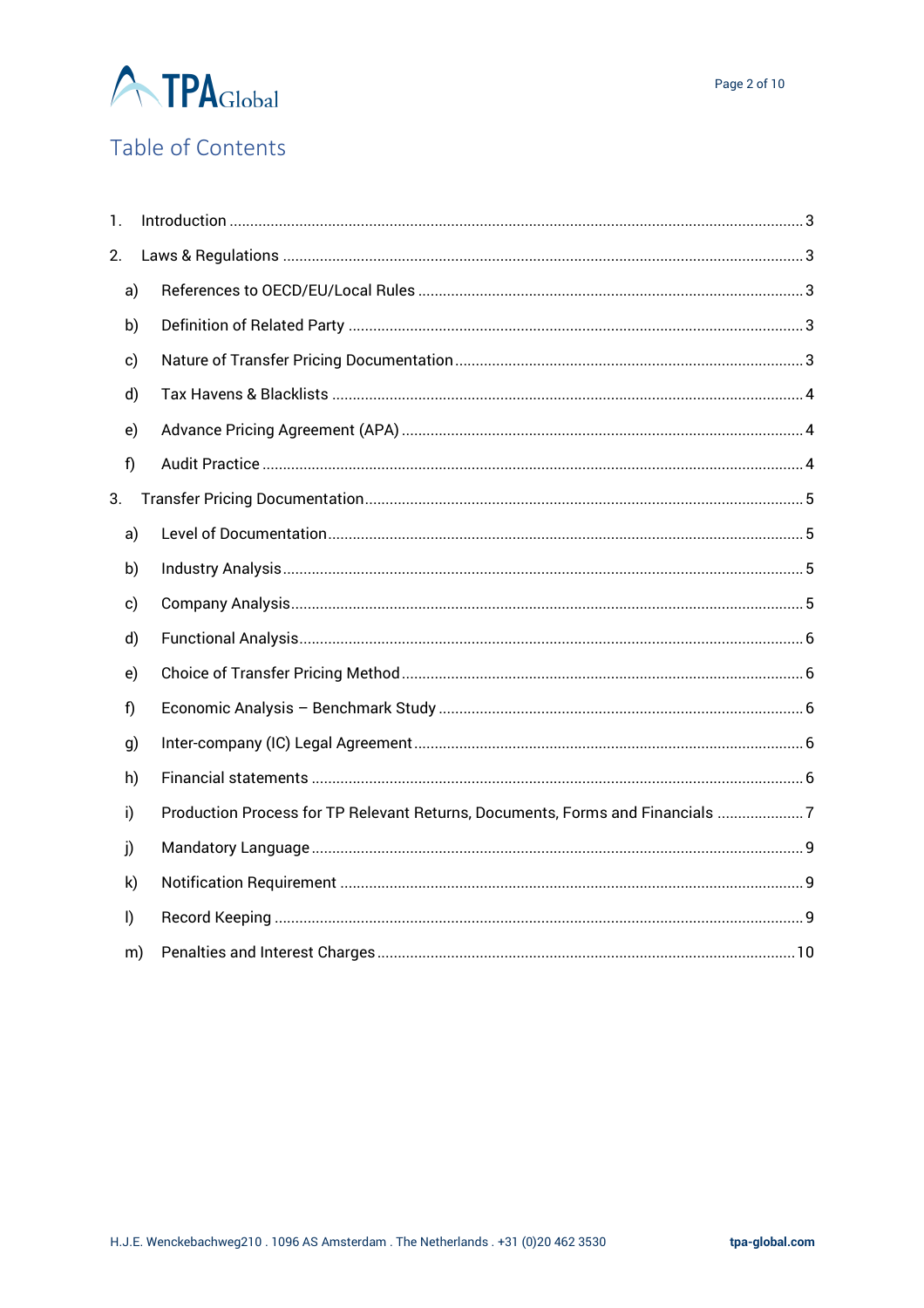

### <span id="page-2-0"></span>1. Introduction

Belgium is part of the EU and a member country of OECD. Since 2016, Belgium has had formal transfer pricing documentation requirements to submit the master file (Form 275.MF), local file (Form 275.LF), country-by-country reporting (Form 275.CBC), and the notification of country-by-country reporting (Form 275 CBCNOT) for qualifying multinational groups.

### <span id="page-2-1"></span>2. Laws & Regulations

#### <span id="page-2-2"></span>a) References to OECD/EU/Local Rules

In line with Action 13 of the OECD Base Erosion and Profit Shifting project, Royal Decrees containing the transfer pricing documentation forms were published in the Belgian official Gazette on 2 December 2016. The three-tier documentation approach includes explanations on Master file, Local file and CBCR accordingly.

The arm's length principle is codified in Article 185, Par 2, of the Belgian Income Tax Code 1992 (BITC 1992) (Wetboek van de Inkomstenbelastingen 1992 - Code des Impôts sur les Revenus 1992). This paragraph is the codification into the Belgian legislation of article 9 of the OECD Model Tax Convention.

There are no formal transfer pricing disclosure requirements according to Belgian Law.

#### <span id="page-2-3"></span>b) Definition of Related Party

There is no detailed explanation for what a "related party" is in Belgian Law. The tax authorities state that two parties are related if one of them participates directly or indirectly in the management, control or share capital of the other, or if a third party or third parties participate directly or indirectly in the management, control or share capital of both parties (Article 26 of the BITC).

The Royal Decree of 10 August 2009 refers directly to the IAS 24 (International Accounting Standards) for further definitions of "related parties". According to this standard, a person or an entity can be considered as a related party. A person (or a close member of that person's family) is deemed related if that person has control or influence on the entity or has a management position there. An entity is deemed related if it's a subsidiary, fellow subsidiary, associate, joint venture or parent of the subject entity, or controlled, influenced, or managed by a person who is related.

Relationships between head office and permanent establishment, and relationships between permanent establishments are also relationships that require that inter-company dealings be disclosed and documented for transfer pricing purposes.

#### <span id="page-2-4"></span>c) Nature of Transfer Pricing Documentation

Recently in June 2021, Ghent Court of Appeal rendered a significant decision about the retroactive applicability of the OECD 2017 Guidelines. The case was about the royalty income arising from licensing of intangible assets by a related party (who is non-resident) of the Belgium taxpayer. Tax authorities argued that the taxpayer has performed DEMPE functions (development, enhancement,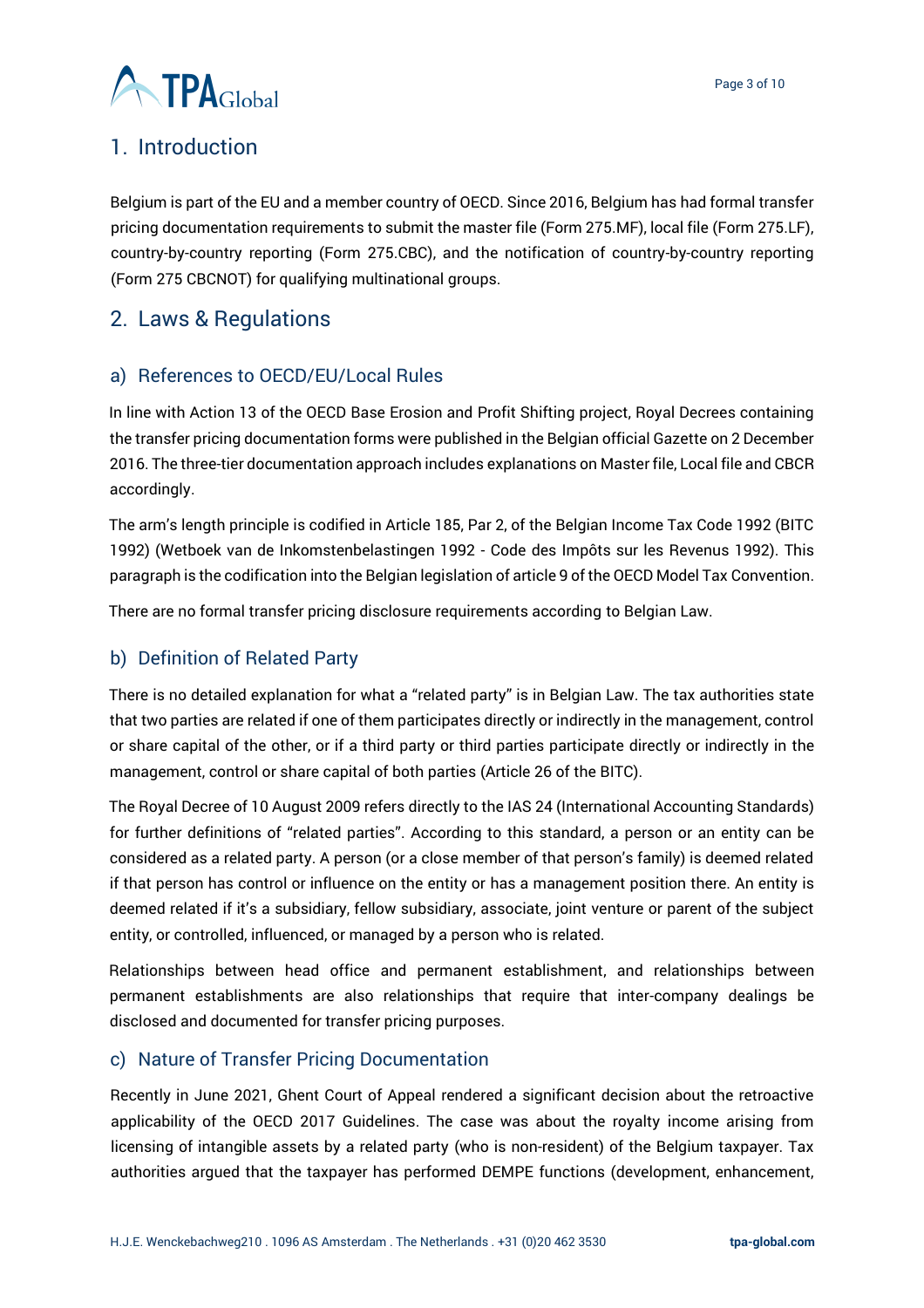# **A TPA**Global

maintenance, protection, and exploitation) for certain intangibles which would normally result in an increase of taxable income of the taxpayer because of the received royalties. The taxpayer appealed the action, arguing that the DEMPE concept which is presented in OECD's 2017 Guidelines cannot be applied retroactively.

The Court finally decided in favour of the taxpayer and held that only the 1995 version of the OECD Guidelines can be relied on in such cases because the matter of the dispute relates to 2007. The newer version of the guidelines can only be used to clarify older guidelines, without broadening their scope.

Therefore, it can be understood from the recent case law that although their actions are challenged, Belgian tax authorities are taking the most recent standards and applying them directly to cases at hand including the older ones.

#### <span id="page-3-0"></span>d) Tax Havens & Blacklists

Belgian tax legislation (Article 307 BITC 92) foresees in a reporting obligation for (in)direct payments made to tax havens (in case these payments are minimum EUR 100,000 in the taxable period concerned). If payments to tax havens are not reported, they will be automatically treated as non-taxdeductible. There are two lists of "tax havens" that should be taken into account for reporting obligations: the "Belgian list" (article 179 RD/BITC 92) and the list of jurisdictions considered by the OECD as non-compliant.

In the past, the "Belgian list" already included (1) jurisdictions with a nominal corporate income tax rate below 10%. On the basis of the Program Act of 1 July 2016, the scope of the "Belgian list" has been extended to jurisdictions (2) that do not levy corporate income tax on income from domestic or foreign sources or (3) where the effective tax rate on foreign income is lower than 15%. In addition, it is explicitly mentioned that only jurisdictions outside the European Economic Area can fall within the scope of the reporting obligation. The definition of "jurisdiction" is also extended to "subdivisions" of recognized States that have an autonomous authority to levy corporate income tax.

#### <span id="page-3-1"></span>e) Advance Pricing Agreement (APA)

In March 2018 the Belgian Ministry of Finance issued a new notice explaining in detail the procedure for obtaining an Advance Pricing Agreement (APA). Furthermore, on 7 March 2018 the Circulaire 2018/C/27 was published containing the rules for dispute settlement in connection with the application of international tax treaties.

#### <span id="page-3-2"></span>f) Audit Practice

Since 2013, the Belgian transfer pricing unit of the tax authorities has been conducting a yearly wave of centrally selected transfer pricing audits. Beginning in February 2018, several hundred new investigations will be launched, with a standardized questionnaire, once again, as the starting point for the audit. The option for a 'pre-audit' meeting will be put forward more explicitly by the transfer pricing unit as part of the initial request for information, allowing the transfer pricing unit and the taxpayer to discuss material intercompany transactions and industry specific elements, as well as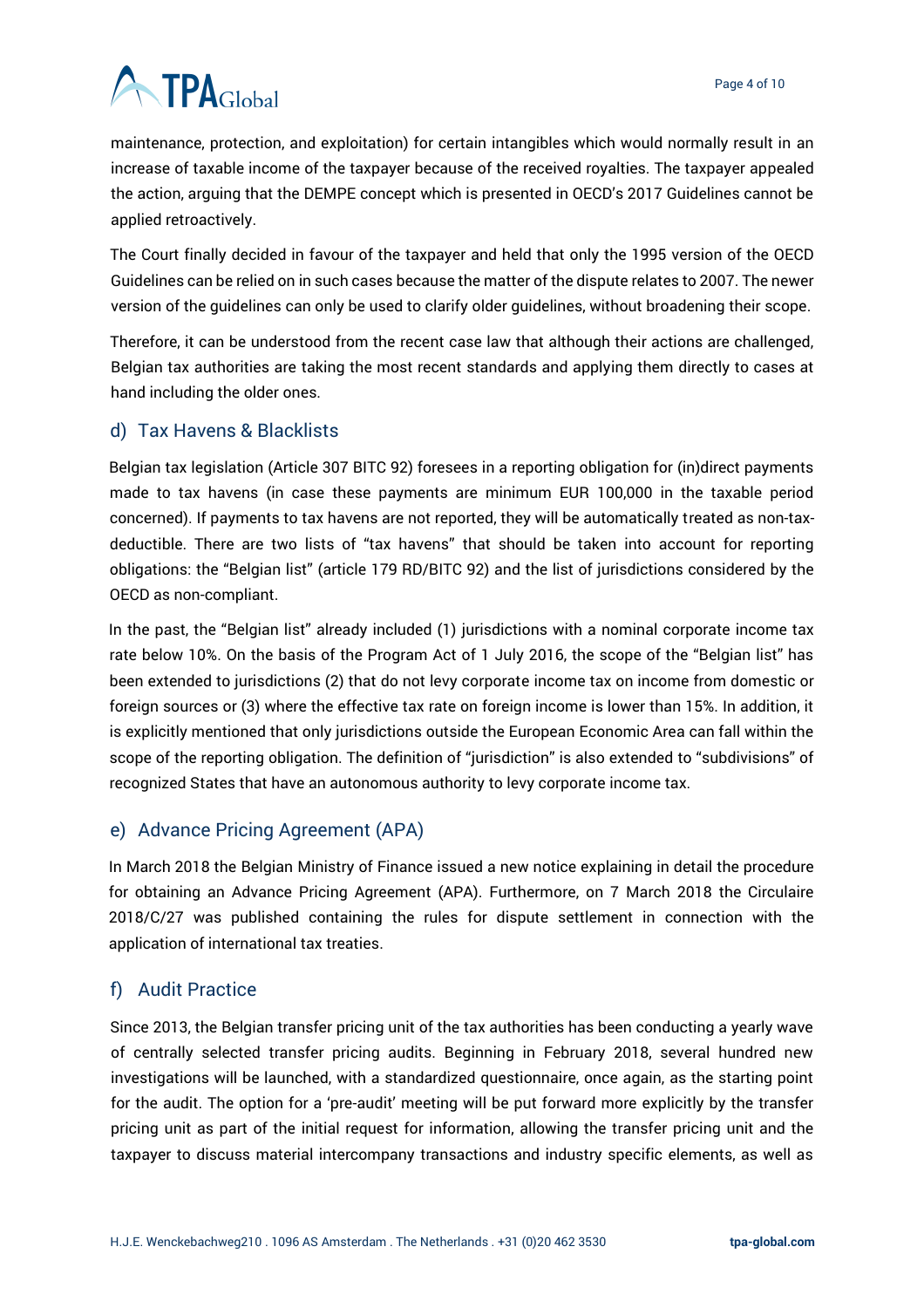# **ATPA**Global

jointly assess what information in the standardized questionnaire is most relevant to the taxpayer's operations.

### <span id="page-4-0"></span>3. Transfer Pricing Documentation

#### <span id="page-4-1"></span>a) Level of Documentation

Belgium adopted the requirements of BEPS Action 13 of the OECD. The requirements apply as of financial years starting on or after 1 January 2016. This three-tiered approach to transfer pricing documentation requires:

(i) a master file (pursuant to Annex I to Chapter V of the TP Guidelines) containing standardised information on organization structure, description of business, intangibles and intercompany financial activities that is relevant for all MNE group members;

(ii) a local file (pursuant to Annex II to Chapter V of the TP Guidelines) referring specifically to material transactions of the local taxpayer such as information on business units exceeding the crossborder transactions threshold, and general information on the company;

(iii) a Country-by-Country Report (pursuant to Annex III to Chapter V of the TP Guidelines) containing certain information relating to the global allocation of the MNE's income and taxes paid together with the list of all constituent entities of the MNE group included in each aggregation per tax jurisdiction.

The Tax administration does not request as much and detailed information from smaller and less complex enterprises (SME's included) than it does from large and complex enterprises.

For a definition of "small companies" and "small groups" reference is made to Belgian company law and to the recommendation of the EU Commission regarding micro, small and medium-sized companies of the Administrative Circular letter nr° Ci.RH.421/580.456 (AOIF 40/2006) of 14 November 2006 - Paragraphs 25-28.

#### <span id="page-4-2"></span>b) Industry Analysis

By identifying value drivers for the relevant industry, a first indication of the level of profitability common in the industry is being given.

#### <span id="page-4-3"></span>c) Company Analysis

A description of the management structure of the local entity, a local organisation chart, and a description of the individuals to whom local management reports and the country(ies) in which such individuals maintain their principal offices.

A detailed description of the business and business strategy pursued by the local entity including an indication of whether the local entity has been involved in or affected by business restructurings or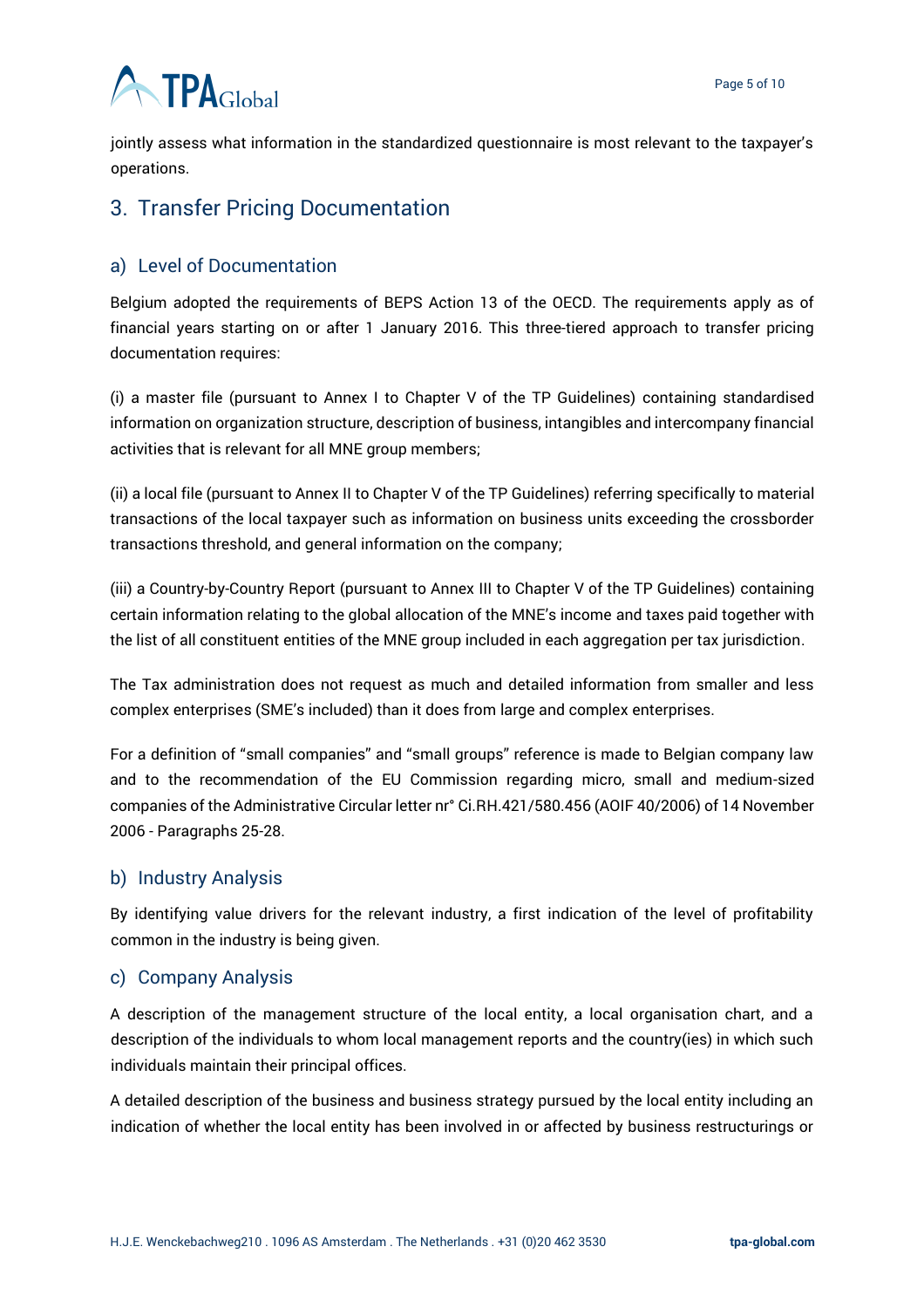# **ATPA**Global

intangibles transfers in the present or immediate past year and an explanation of those aspects of such transactions affecting the local entity.

Key competitors and customers.

#### <span id="page-5-0"></span>d) Functional Analysis

In conducting a functional analysis, an assessment is made of the significant activities and responsibilities that are performed by the related parties relevant to the Intercompany Transactions under review, the tangible and intangible assets that are employed, and the risks that are borne in undertaking the business activities. Such an assessment is consistent with the recommendations that have been made in the OECD Guidelines in paragraph 1.51.

#### <span id="page-5-1"></span>e) Choice of Transfer Pricing Method

Consistent with the OECD Transfer Pricing Guidelines, the CUP method, the resale price method, the cost-plus method, the profit split method and the transactional net margin method (TNMM) are acceptable. Other methods may also apply, provided that the resulting pricing is in accordance with the arm's length principle. Taxpayers should seek to apply the most appropriate method in light of their facts and circumstances and may apply secondary methods to strengthen their position, although there is no requirement to perform analysis under more than 1 method.

#### <span id="page-5-2"></span>f) Economic Analysis – Benchmark Study

Belgium follows the guidance on comparability analysis outlined in Chapter III of the OECD TP Guidelines.

The Belgian National Bank provides a benchmark financial data for annual accounts, comparables are also available via commercial databases like Amadeus and Belfirst.

#### <span id="page-5-3"></span>g) Inter-company (IC) Legal Agreement

Although an Inter-company legal agreement formalizes the business and financial relationship between group entities, the legal agreements have a lower ranking since the OECD 2017 Guidelines made the ''conduct of parties'' the prevailing concept.

#### <span id="page-5-4"></span>h) Financial statements

Since the OECD 2017 Guidelines made the ''conduct of parties'' the prevailing concept, parties need to also make sure their conduct is in line with what is reported in their accounts.

As of 1 September 2008, the following corporations need to report the non-arm's length transactions with related parties in their annual report:

- Companies listed on the stock market exchange;
- Companies that have shares traded on a Multilateral Trading Facility;
- Companies, which under Article 16, Par 1 of the Belgian Companies Code, are considered large groups.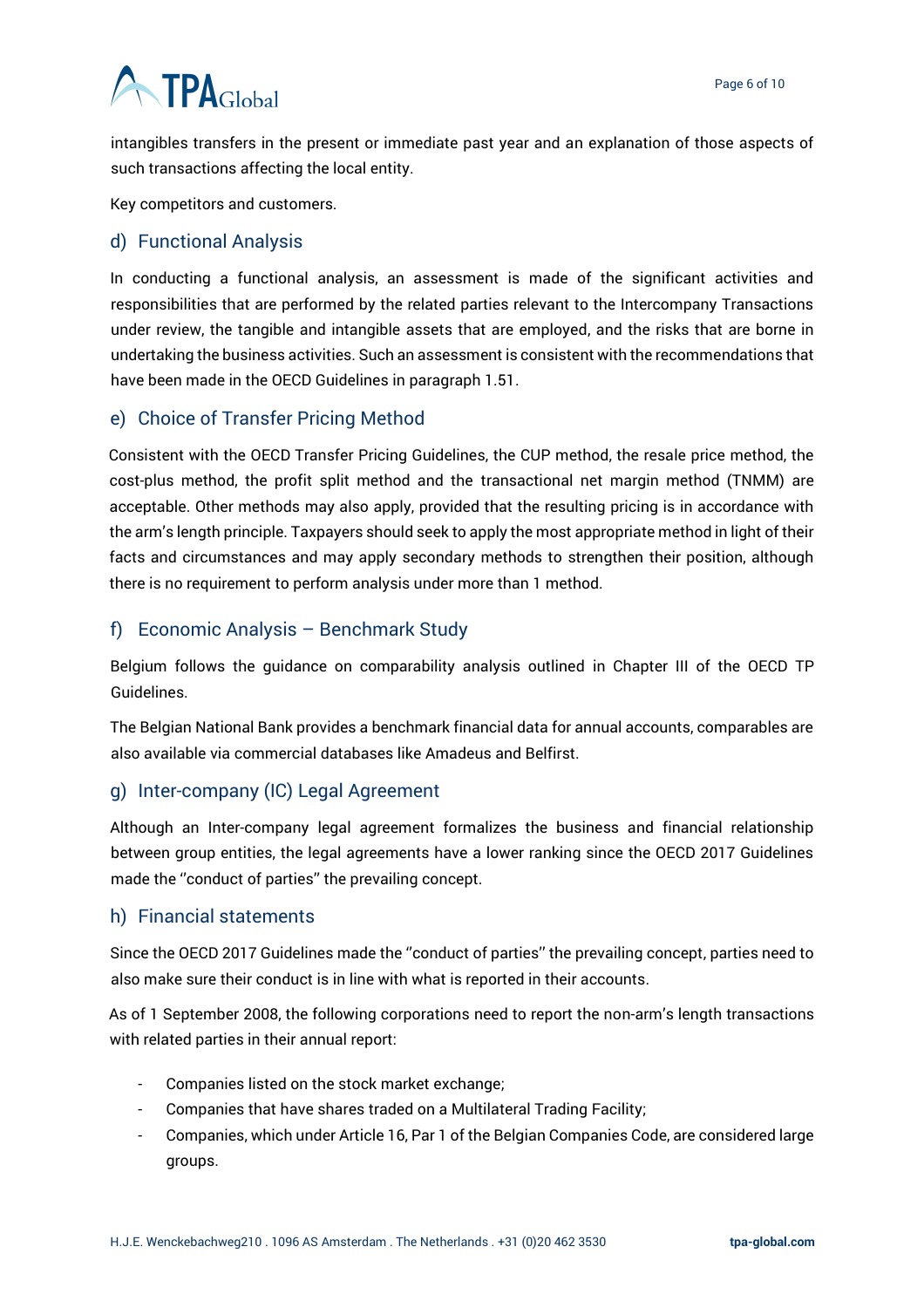# **ATPA**Global

The report must contain: the transaction amount, the relationship between the related parties and other relevant financial information. Exceptions from this rule apply to transactions made between group members if the subsidiaries within the group are owned by one of the members of this group.

Through the Royal Decree of 10 August 2009, corporations need to provide information regarding the nature and business purpose, the material risks and benefits that the company can encounter and all other information in order to correctly determine a financial overview.

Also, as of 2010, payments of at least 100,000 euros per taxable period made by Belgian permanent establishments to persons or entities established in tax havens, made directly or indirectly, need to be reported. The corporations need to fill the necessary information in form nr. 275F and attach it to the income tax return.

#### <span id="page-6-0"></span>i) Production Process for TP Relevant Returns, Documents, Forms and Financials

In the chart below, the existence of the filing requirements with the details of which format is used, the latest filing date, notification requirement and its deadline, thresholds to be applied in case it exists, and the required languages are demonstrated. Each of this information can be seen respectively for CIT, master file, local file, CbCR, local forms, annual accounts and segmented P&L documentations.

|                                          | Prepare<br>or File? | Format                                   | <b>Deadline</b>                                                                                                 | <b>Notification</b><br>Deadline* | Threshold*<br>(Yes/No) | Local Language<br>(Yes/No)<br>*(If "No", it can be filed<br>in English) |
|------------------------------------------|---------------------|------------------------------------------|-----------------------------------------------------------------------------------------------------------------|----------------------------------|------------------------|-------------------------------------------------------------------------|
| Corporate<br><b>Income</b><br><b>Tax</b> | File                | <b>Local GAAP</b>                        | the latest<br>on the last<br>day of the<br>seventh<br>month<br>following<br>the end of<br>the financial<br>year | <b>No</b>                        | <b>No</b>              | Yes                                                                     |
| <b>Master File</b>                       | Prepare             | <b>OECD</b><br><b>Guidelines</b><br>2017 | within 12<br>months<br>after the<br>last day of<br>the group's<br>financial<br>year                             | No                               | Yes                    | No                                                                      |
| <b>Local File</b>                        | Prepare             | OECD<br>Guidelines<br>2017               | Late<br>September                                                                                               | <b>No</b>                        | Yes                    | <b>No</b>                                                               |
| <b>CbCR</b>                              | File                | <b>OECD</b><br>Guidelines<br>2017        | within 12<br>months<br>after the<br>last day of<br>the group's<br>financial<br>year                             | End of the<br>financial<br>year. | Yes                    | <b>No</b>                                                               |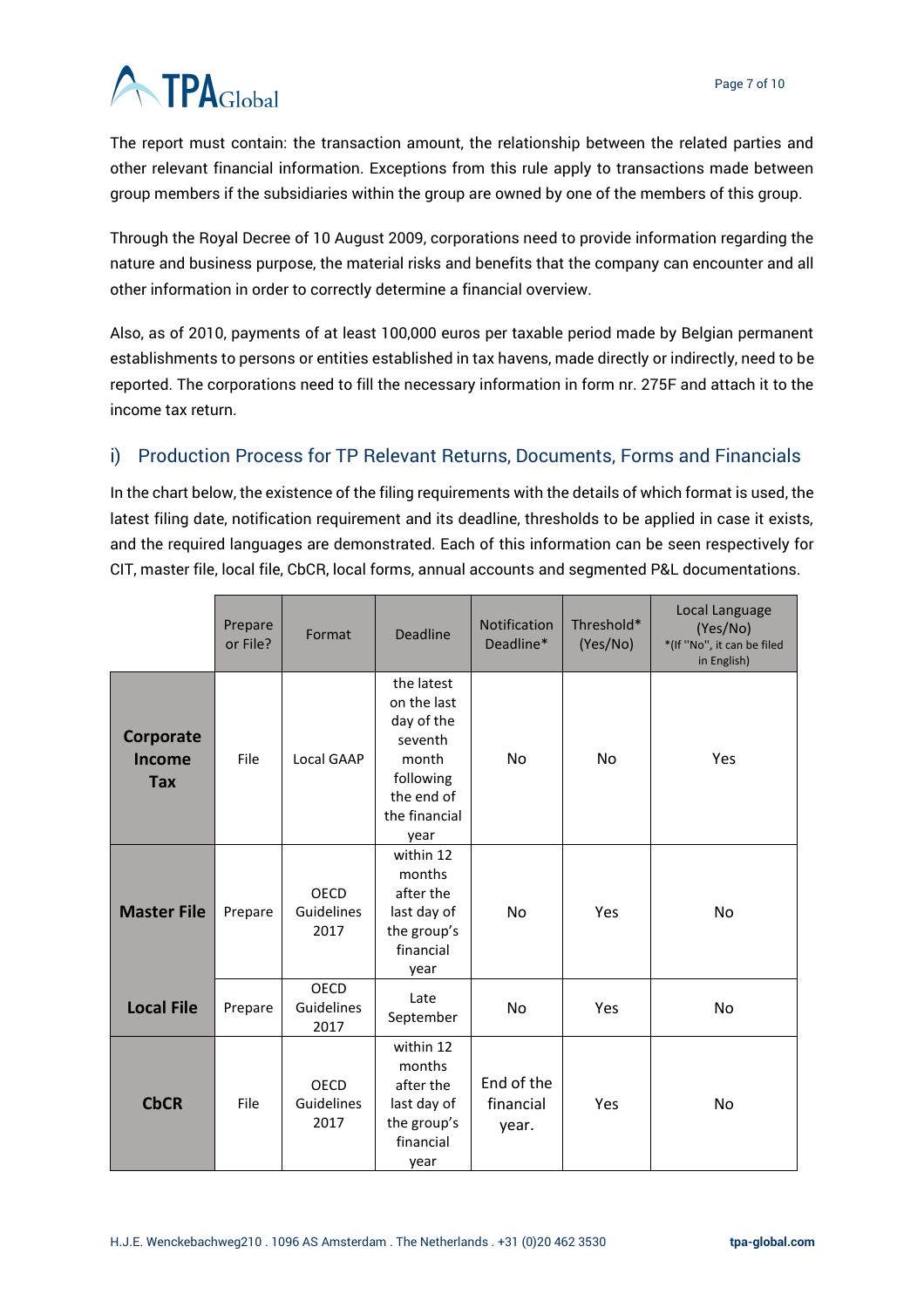

| <b>275 Form-</b><br>LF             | File    | Available<br>on the<br>website of<br>the tax<br>authority | at the same<br>time as the<br>income tax<br>return                                                              | No        | Yes | Yes(Dutch/French) |
|------------------------------------|---------|-----------------------------------------------------------|-----------------------------------------------------------------------------------------------------------------|-----------|-----|-------------------|
| <b>275 Form-</b><br><b>MF</b>      | File    | Available<br>on the<br>website of<br>the tax<br>authority | No later<br>than 12<br>months<br>after the<br>last day of<br>the group's<br>reporting<br>period                 | <b>No</b> | Yes | Yes(Dutch/French) |
| <b>275 Form-</b><br><b>CBCR</b>    | File    | Available<br>on the<br>website of<br>the tax<br>authority | No later<br>than 12<br>months<br>after the<br>last day of<br>the group's<br>reporting<br>period                 | Yes       | Yes | Yes(Dutch/French) |
| <b>Annual</b><br><b>Accounts</b>   | Prepare | Local Tax<br>GAAP                                         | the latest<br>on the last<br>day of the<br>seventh<br>month<br>following<br>the end of<br>the financial<br>year | <b>No</b> | Yes | No                |
| <b>Segmented</b><br><b>P&amp;L</b> | Prepare | Excel/Other                                               | Ready upon<br>filing CIT/TP<br>documents.                                                                       | No        | No  | No                |

\* Belgium has signed the MCAA agreement for the filing of CBCR.

\* Belgium does not request as much and detailed information from smaller and less complex enterprises (SME's included) than it does from large and complex enterprises.

The deadline for submitting information to the Belgian tax authorities upon their request is 1 month. This general rule also applies to requests regarding transfer pricing. An extension for 1 or 2 months can be obtained after the Circular letter Ci. RH.81/626.947 (AA Fisc. Nr. 15/2013) was published. Explains the conditions in which a corporation is granted an extension for filling the income tax return. The deadline can be extended with certain exception and needs to be justified by a serious reason or a major force case.

- The master file is required to be filed with the Belgian tax authorities 12 months after the end of the fiscal year of the ultimate parent entity.
- The Local File considering the local Belgian entity has to be filed together with the tax return. However, for FY 2020 the deadlines are extended until 28 October 2021 regarding the Local file reporting that is submitted with 275LF form. In order to benefit from the extension, the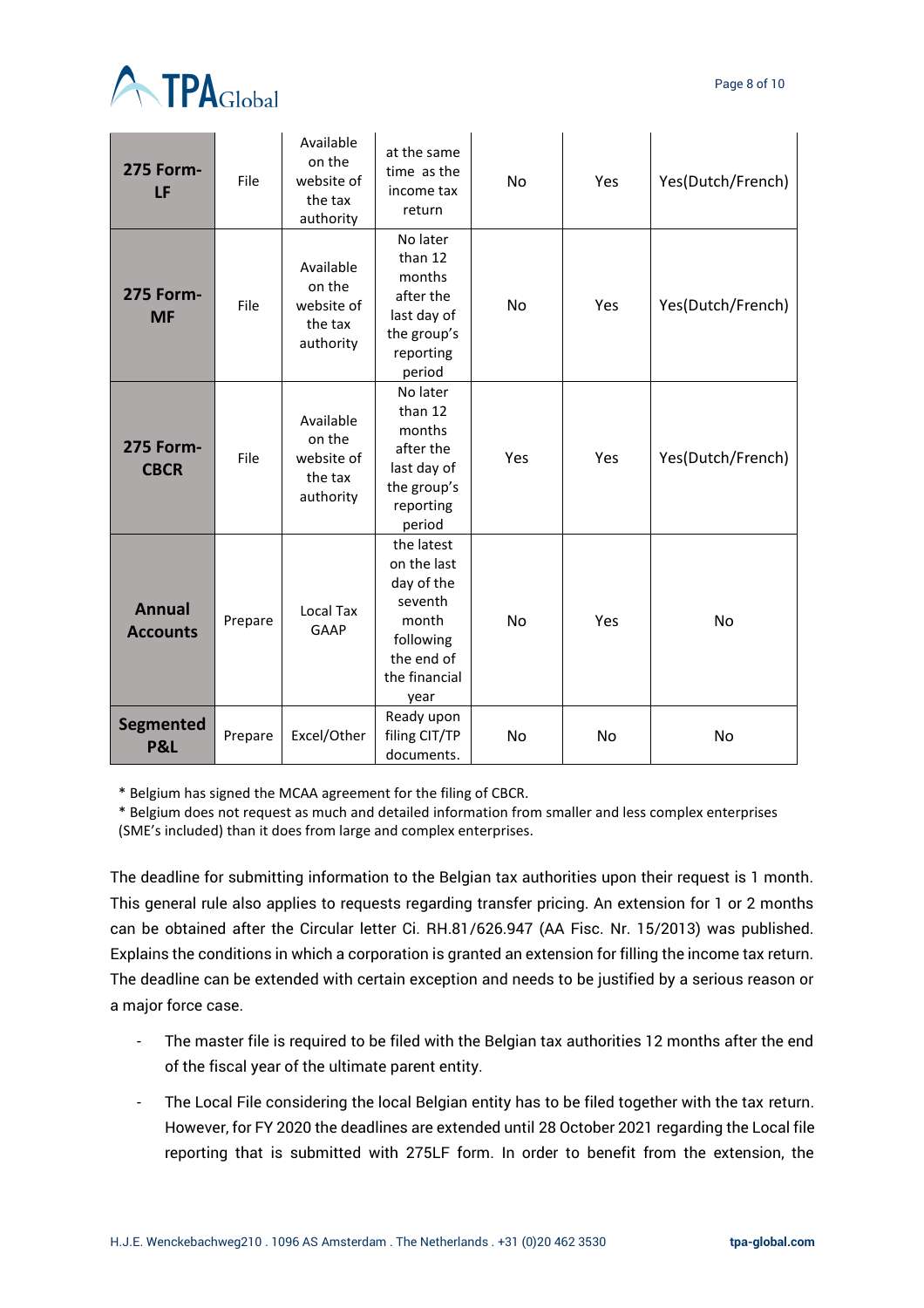

company must exceed either €50 million of operational and financial income, €1 billion on the balance sheet total, 100 full-time of annual employees on average.

- The Country-by-Country Report has to be filed within 12 months after the filing of the group.
- The Country-by-Country reporting notification form has to be filed ultimately on the last day of the financial year the notification relates to.

The standard statute of limitations is 3 years as from the first day following the taxable period concerned. If the taxpayer did not comply with the tax legislation because he had the intention to mislead or to damage, the standard statute of limitations is extended to 7 years.

#### <span id="page-8-0"></span>j) Mandatory Language

Documentation should in principle be drafted in one of the official Belgian languages (Dutch, French or German) depending upon the location of the company concerned. However, the Belgian tax authorities agree that, as stated in the European Code of Conduct, transfer pricing documentation in another commonly understood language (e.g. English) should be accepted as much as possible.

For the Country-by-Country Report there is a strong encouragement to be filed in English.

#### <span id="page-8-1"></span>k) Notification Requirement

Every Belgian group entity, which is obliged to file a country-by-country report, should file the countryby-country reporting notification form. It should specify whether the Belgian entity is the ultimate parent entity, the surrogate parent entity, or if none of these, who will be the filing company within the group. The Country-by-Country reporting notification form must be filed ultimately on the last day of the financial year the notification relates to.

#### <span id="page-8-2"></span>l) Record Keeping

Belgian income tax legislation does not include any specific rules relative to keeping transfer pricing records or documentation, so the general income tax rules relative to keeping records and documentation apply.

Accordingly, all documentation useful to determine the taxable profit should be kept until the end of the fifth year or calendar year following the taxable period to which it relates.

In case of offsetting of carried forward tax losses over a longer period than the above five-year term, the records relative to the taxable period in which the tax losses were incurred, should be kept until the date the Belgian tax authorities are authorized to audit the taxable period during which the carried forward tax losses are offset (in principle three years as from the first day following the taxable period during which the carried forward tax losses are offset).

Note that other Belgian legislation (company law, VAT legislation) can prescribe longer periods of record keeping than the above five-year term.